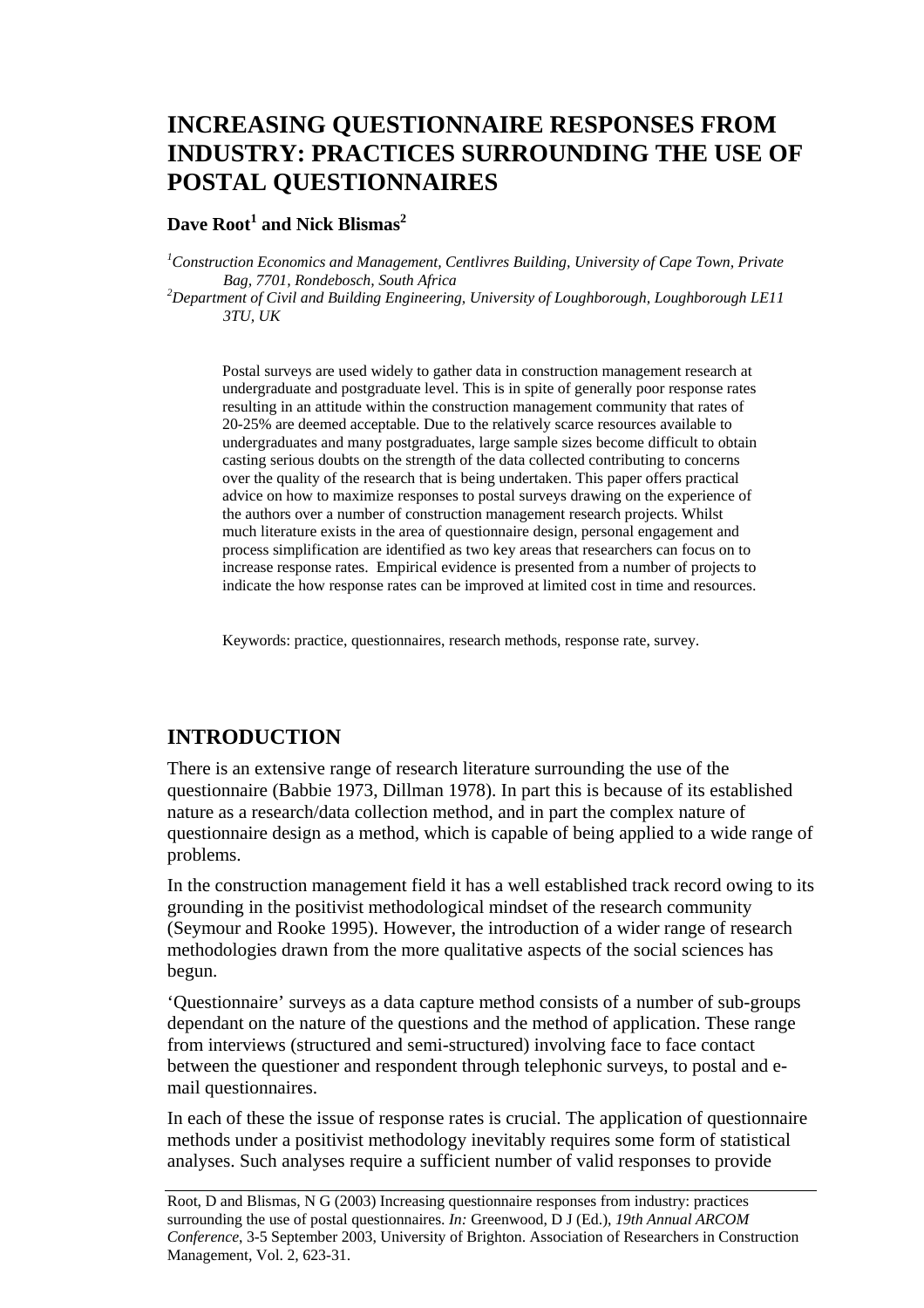some degree of statistical validity either within the data set in it's own right (where a total population is being investigated such as an organization or specific group of practitioners or as a representation of a wider population. Yet the experience of the authors is that work produced at undergraduate and post-graduate level and even postdoctoral level often relies on worryingly low response rates and consequently statistically unviable samples. The problem even manifests itself at the level of funded research, where there is a tendency for research projects to be aligned with particular groups of stakeholders necessitated by the need for matched industrial contributions by funders. Further alignment with limited groups may also be a result of research being conducted within a niche area such as lean construction or pre-assembly and standardization (ref) comprising of relatively few active companies. In this context, where there is not a large population that is being surveyed, maximizing responses has a greater level of importance than may normally be expected. A typical example lies in the relatively small data set that a developing country may be able to provide where researchers have to rely on a small population e.g. contractors (Smallwood 2002) which begs the question as to whether this is an appropriate method in these instances.

## **A PREFERRED RESEARCH METHOD?**

Within construction management education and research the questionnaire remains highly popular at the level of undergraduate final year projects and taught masters dissertations. Arguably, this could be down to three main factors:

#### **Precedence**

Those who are trying to meet objective standards to pass qualifications are likely to look at the methods that have succeeded in the past. This means that students will naturally tend towards conservative choices in their methodology and methods avoiding more qualitative research methods particularly at the level of taught masters and undergraduate students.

#### **Supervisor**

Students and aspiring researchers are greatly influenced by their supervisors, and the mindset of the construction management community in adopting a broadly positivist position (Seymour and Rooke 1995). Unless supervisors are experienced in the qualitative research methods and feel comfortable in encouraging their use, the default will be to return to the tried and trusted methods. The confidence supervisors derive from such methods often rests both in their own abilities to supervise and the students' ability to get by without excessive supervision.

#### **Research Expenses**

At the level of undergraduate and taught masters, the financing of research overheads, such as time, travel, postage and printing costs, act as natural constraints on the methods used. Too many masters and undergraduate projects have the limitations of the research defined as lack of time and financial resources. Where postal questionnaires are used, the size of the sample assessed significantly impacts on cost. Even in the funded research arena, investigation of subsidiary issues where there is pressure on resources to deliver on the principle aim of the research contract, limits the choice of method. The issue of such expenses is compounded for researchers working within developing countries where research resource is already scarce. Weller (1998) argues that participation and response rates for the for the three different approaches of face-to-face interview, telephone surveys, and postal surveys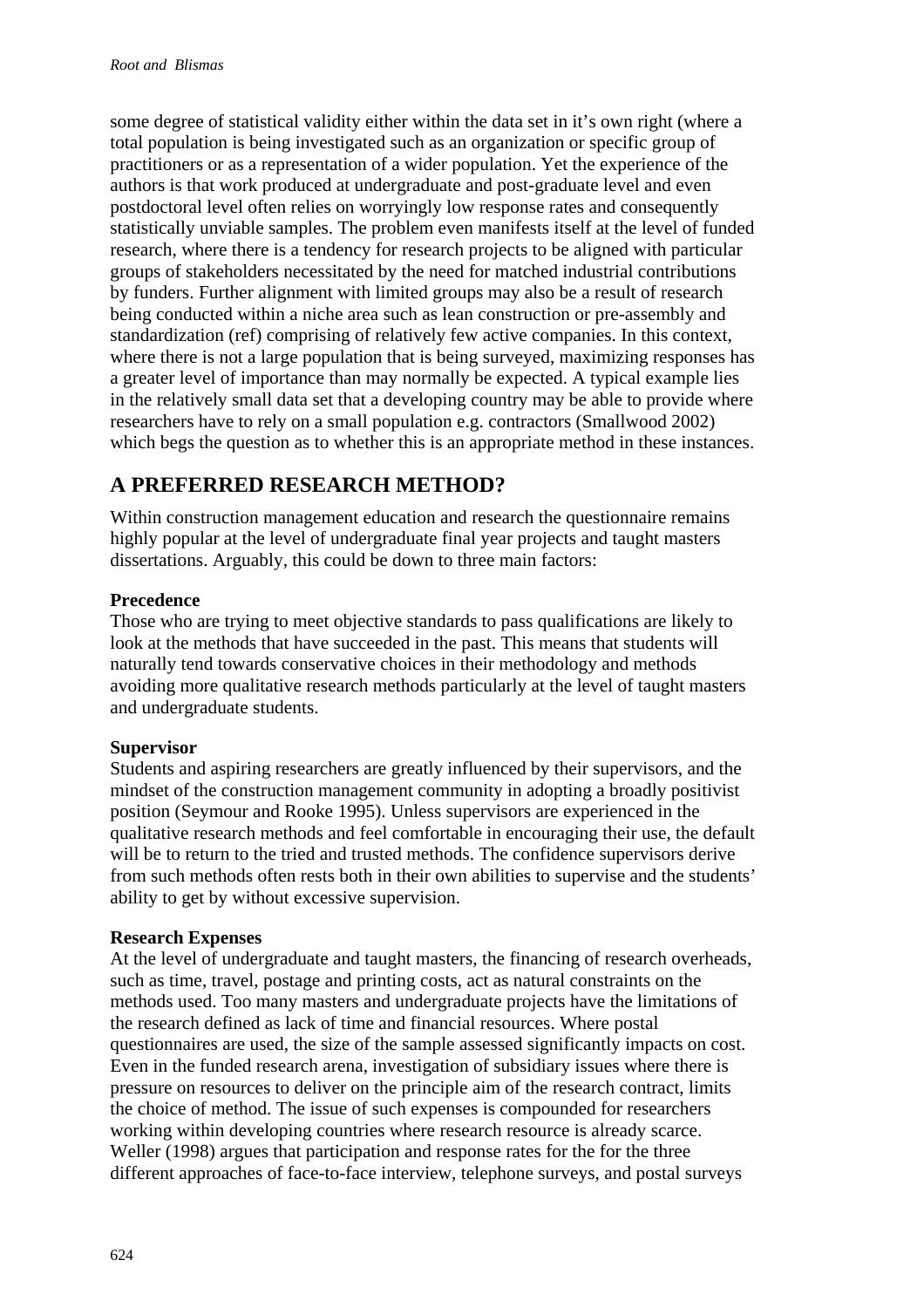| <b>Interest Factor</b> | Ensure there is an intrinsic interest in the subject for the respondent                                                                                     |
|------------------------|-------------------------------------------------------------------------------------------------------------------------------------------------------------|
| Incentive              | A cover letter/e-mail should give details of the research and to convince the<br>respondent that their reply matters. Also that findings will be published. |
| Layout                 | Should be orderly and logical. Start on simple questions before moving onto<br>those that require thought.                                                  |
| Convenience            | Use pre-coded answers/tick boxes where possible.                                                                                                            |

**Table 1:** General suggestion for improving the response rate for postal questionnaires (after Hague 1993)

parallel their costs; that inevitably the less expensive rates of the mail method will yield lower rates of participation.

Given these issues, the attraction of a 'fire and forget' data collection method such as the postal questionnaire, which lies in the methodological mainstream, can limit the research commitment in time and money becomes obvious.

### **QUESTIONNAIRE DESIGN AND METHODOLOGY**

Literature on questionnaire surveys is extensive, however it tends to approach the issue of response maximization mainly through aspects of questionnaire design. For example, the structure, layout and arrangement of questions are considered as prime factors in ensuring the respondent is engaged with the process and that their interest is retained. For example; closed questions are said by Hague to have three main benefits to the researcher: (ibid: 54)

- 1. They save time in filling out the questionnaire because completing the questions only needs ticking/circling the answers.
- 2. They help the respondent because the reply options have already been thought out.
- 3. Easier data analysis as there is no requirement to code the multiplicity of open-ended responses.

The benefits to respondents are assumed, in that they are seeking ease or speed of completion and this is assumed to assist response rates. This makes sense, but the criticality of speed, or ease of response may well differ between a pensioner in his/her own homes, and a harassed teacher snatching a ten-minute break between lessons

Where the mechanics of the process are discussed (what Sheskin 1985 describes as 'logistics') in such areas as the provision of covering and follow-up letters to postal questionnaires, it is done in very general and generic terms (Belson 1982, Hague 1993).

In the market research context, Hague (1993) has identified a number of simple common sense tricks to improve response rates of postal questionnaires, see Table 1.

Minimal attention is paid to the context within which data collection takes place, although this is identified as a factor in some isolated instances particularly in the education and health sectors, where guidelines by government departments (DfEE 1999) identify practical advice which whilst bordering on the common sense (for example contacting child minders in the evening through telephonic surveys) provides a resource of shared experience and best practice.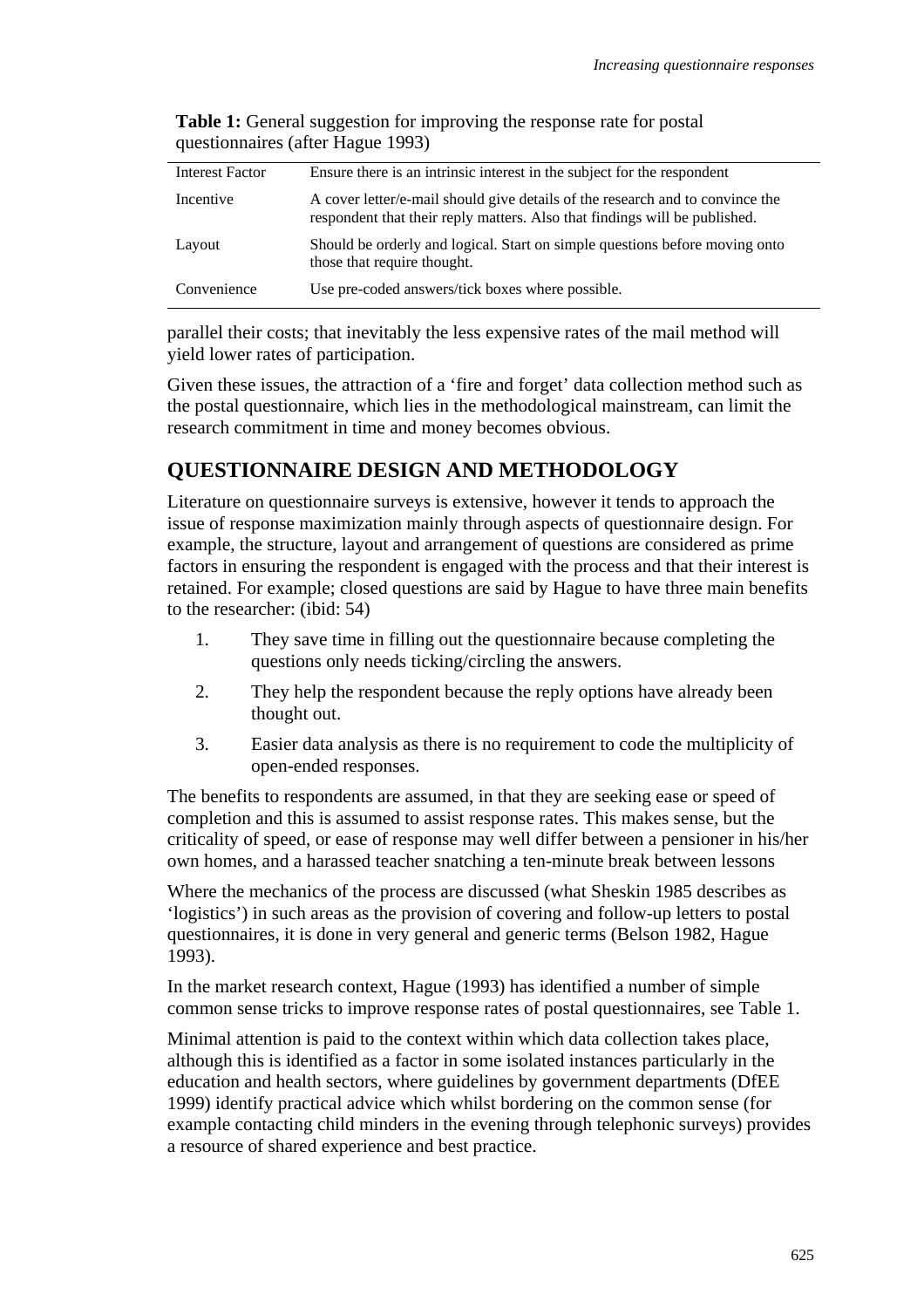However, whereas telephone questionnaires or interview surveys have established protocols and clearly identified literatures that have been developed to cover the administration of surveys, training of interviewers, quality control etc. (Lavrakas 1987), the situation with postal questionnaires is much less developed, despite having a longer tradition.

This is understandable due to the highly varied circumstances of questionnaire practice, meaning that generically applicable practice is difficult to identify. Different disciplines have produced guides in relation to their own areas of concern e.g. Hague (1993) writes with the market research audience in mind, but there is little or no commentary regarding research experiences in specific industry sectors such as manufacturing or construction which has to deal with very different types of problems. Unlike market researchers who have an established tradition and body of knowledge, construction management research generally has little or no interaction with mass consumers or the general public.

## **IMPORTANCE OF THE INDUSTRY CONTEXT**

An understanding and awareness of the industry in which questionnaires take place should have a significant influence on the quality and quantity of response. Construction professionals within a pressured and dynamic work environment are unlikely to respond in the same way as members of the public receiving questionnaires in their own homes or others who may work in more stable work environments (e.g. office workers in large organizations). Similarly, entrepreneurs and the self employed whether professional or skilled craftsmen unlikely to have free time to answer questionnaires. Understanding the intended respondents' environment should influence the approach taken for postal, and e-mail, questionnaires.

Thus, whilst Dillman (1978) suggests that a typical response rate for a well-conducted mail survey of the general public is between 60 and 75 percent, the rate for more specialized group may differ form this. Dillman too, recognizes this in suggesting that for more specific homogenized groups e.g. members of a firm, or a particular occupation) mail surveys should be as good as other techniques because of the relevance of the topic under investigation to the group. On this argument, surveys within the construction management discipline should be achieving high response rates in the order of 85% attributed to telephonic surveys (ibid).

### **EXPERIENCES WITH QUESTIONNAIRE PRACTICE**

One of the author's own experiences was in the application of Hofstede Value Survey Module to construction professionals in the UK (Root 2002). The VSM (Hofstede 1984) is a well-established research tool, which has been widely replicated and is one of the most popular measures of cultural values (Sondergaard 1994). The VSM seeks to identify 4 main dimensions along which dominant value systems can be ordered in relational to occupational and work related attitudes. The 4 dimensions are 'revealed' through theoretical reasoning and extensive multivariate statistical analysis and the results and questionnaire were published with an explicit invitation to replicate the original study (Hofstede 1984) that was based on a survey of the IBM workforce during the 1970s.

The nature of multivariate analysis requires large samples for its validity. Whilst it is taught in theory using examples of relatively small samples such as a school class echoing Spearman's classic study of intelligence (Everitt and Dunn 1991:244) the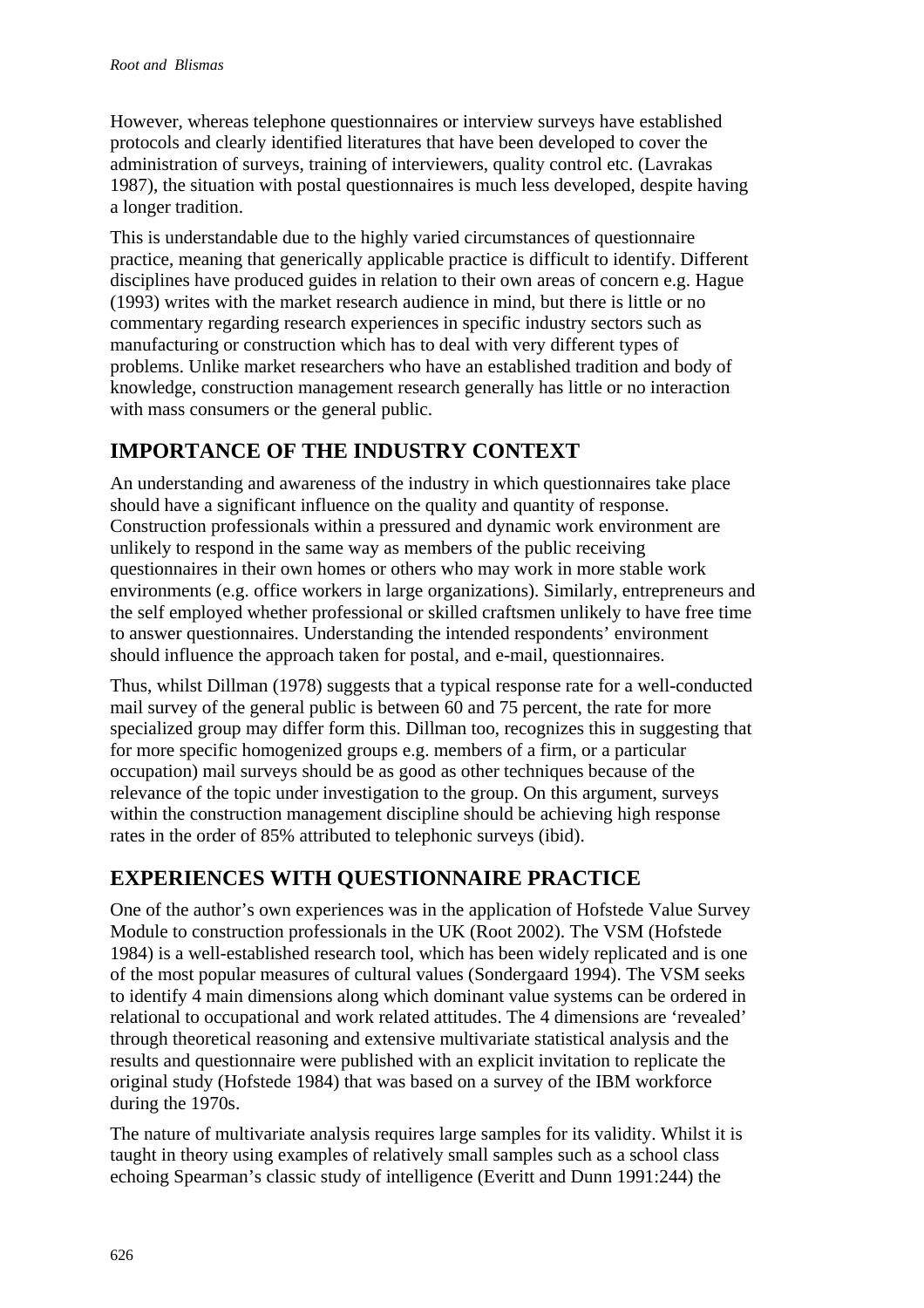ability of the inferences to stand up for scrutiny are bolstered by large sample populations. On this occasion (Root 2001), this required significant groups from specific professional disciplines to allow inter and intra group analysis. To that end response rate was a critical factor in the manageability of the research process.

The VSM questionnaire modified for the construction industry consists of 35 questions, adapted to suit the circumstances of the sample. In addition there were a further 18 questions related to standard forms and conditions of contract appended to the VSM. Together this resulted in a substantial questionnaire running to eight pages of A4 printed both sides, stapled together that included open answer questions as well as the more traditional Likert scale responses. This represented a major commitment from respondents for them to complete it.

As an established research tool, the VSM did not require piloting in the same way as a newly developed tool. However the questionnaire's length and the inclusion of the supplementary questions required that a trial be carried out even if only as a test on grammar and for timing typical completion. Utilizing students from a construction management MSc course, the questionnaire was initially trialed in two small groups of 17 full time students and 12 distance-learning students. The use of the full time students was especially of benefit because of the high level of overseas students, which enabled difficulties and confusion in language and grammar to be swiftly identified and overcome.

Following these two small-scale trials, a larger trial of 156 questionnaires was carried out with samples drawn from the quantity surveying (76) and architectural professions. (80). This provided an opportunity to trial the postal arrangements for the return of the questionnaires as well as run a further check on the questionnaire itself. In total 66 valid responses representing a 42% response rate were returned together from this trial with a further 10 returned incomplete and 2 void responses. This represented a success rate in returns of 50%. It was from this trial that many of the amendments to the original VSM arose.

In the full survey, utilizing the same delivery methods, a total 1645 questionnaires were issued generating a valid sample of 796 representing a response rate of 48.4% very close to that of the second trial. The unusually high level of valid responses validates the extensive efforts made in fine-tuning the survey process and this is the area of emphasis for this paper.

In contrast, the supplementary questions to the VSM, had already been tested in a preliminary survey (Root and Hancock 1996) which had focused on earlier work into 'decision points' and the activity of decision making derived from case study investigations by Walker and Hughes (1987).

This trial consisted of 50 questionnaires being issued with only 16 responses (32%) significantly lower than that achieved by the main survey and its trial despite being significantly shorter in length, more clearly identifiable as being relevant to the industry in comparison to the VSM which concerns itself with generic work related issues (e.g. relationships with superiors, rather than construction specific questions). It had however, been submitted to a similar random sample to the VSM surveys; drawing a sample from UK based active (e.g. not retired) members of professional associations (RICS, CIOB etc.). The significant difference was in the mechanics of delivery, namely the use of detailed covering letter and a Freepost arrangement including self addressed envelopes that raised the authors' concerns surrounding the mechanics of postal questionnaire surveys.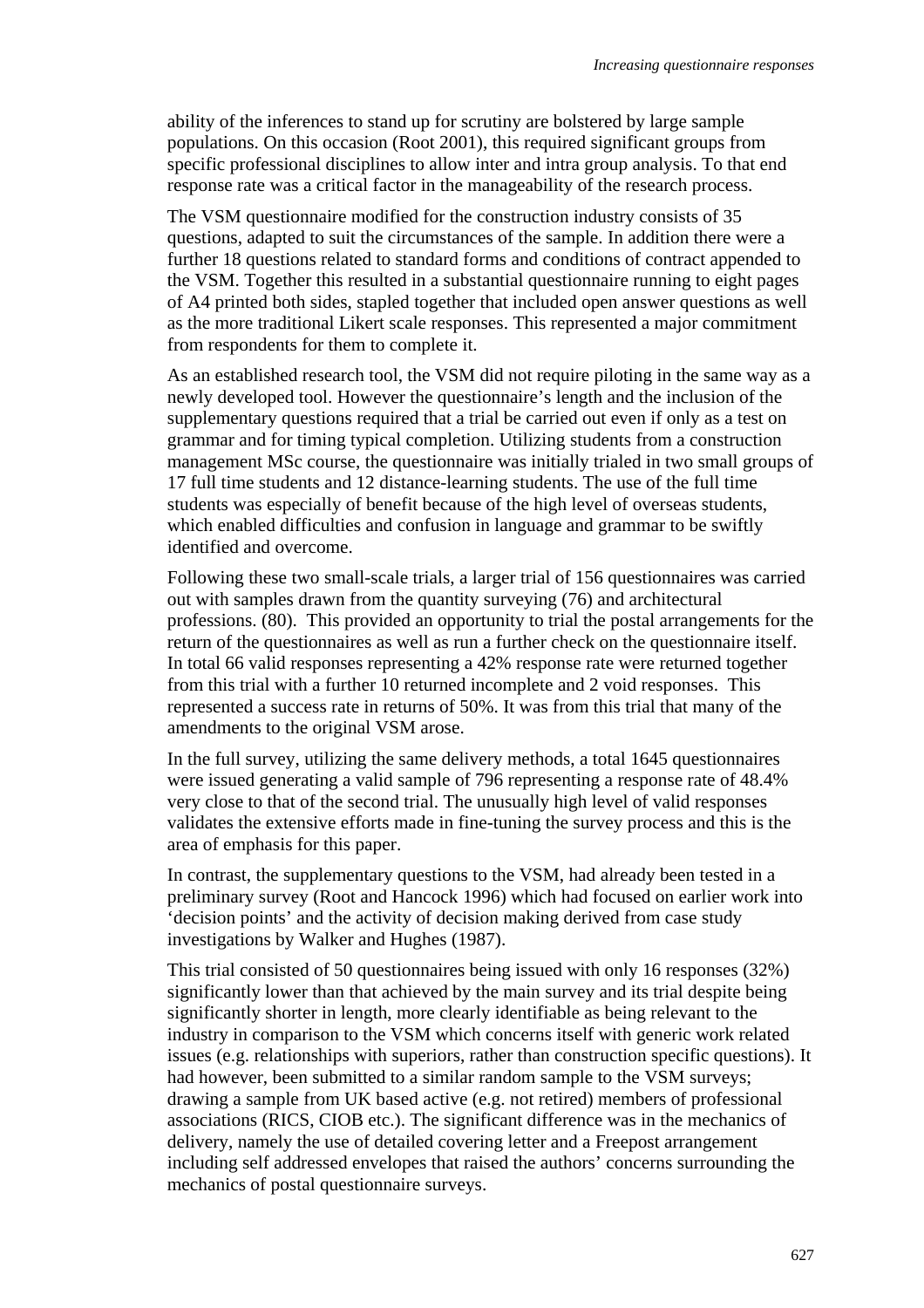The attempt to maximize response rates was therefore fourfold:

- 1. Designing the layout and structure of the questionnaire incorporating where possible the convenience of closed questions (the area covered in most detail by the literature on questionnaire design).
- 2. The production of a comprehensive covering letter identifying the subject to engage the intrinsic interest of the respondent, whilst at the same time communicating a high level of professionalism. To this end details were given as to the purpose and backing of the research from funding bodies to convince the respondent that the questionnaire was not a small scale activity e.g. a small scale student project described by Sheskin (1985) as the 'death knell' for surveys, and that the findings would be published.
- 3. The targeting of individuals rather than companies ensured that the covering letter was personally addressed, giving the impression that they been selected and therefore their views valued. Letters sent with the questionnaire were individually signed rather than printed giving the impression that an individual, rather than a disembodied 'contact', was behind the survey.
- 4. Creation of a professional formal mechanism, using addressed Freepost envelopes thereby minimizing the excuses for not responding.

Despite the size of the questionnaire, which took up to 40 minutes for some respondents, response was high. Significant commitment in professional time, and the lack of a follow-up letter, proposed in the literature as a strategy for increasing response rate (Dillman 1978), did not deter individuals, either in the trial or main survey, from responding. Clearly the steps followed in this survey were highly successful despite qualities in the questionnaire that would indicate otherwise. The problem lies in ascertaining which practices were of the greatest benefit in maximizing responses.

A further survey gave an opportunity to test this as a minor experiment using a questionnaire distributed as part of the IMPREST research project (Blismas *et al.* 2003). IMMPREST (Interactive Method for Measuring PRE-assembly and Standardization benefit in construction), was developed by the 'Offsite@lboro' research team in Loughborough's Civil and Building Engineering Department. It was the culmination of 3 years' research funded by the EPSRC (Engineering and Physical Sciences Research Council) and DTI (Department of Trade and Industry).

The project sought to develop a 'toolkit' to facilitate the evaluation of benefit arising from use of Standardization and Pre-assembly within construction. The toolkit identifies the factors that need to be considered for an assessment, the data required to assess the effect of these factors, and where the required data resides within the supply chain. Working closely with eleven industrial partners, this project utilized a variety of data collection and research methods including interviews and workshops with industry stakeholders and practitioners.

In addition to these methods, a questionnaire survey was used within the broader research to gather data from a wider sample than was provided by the interviewees and workshop delegates. This questionnaire consisted of a 4-sided A5 with 5 tick-box questions, 37 Likert-scale questions and one optional free-form text box. As arguably should be the case with all questionnaires it was piloted with 15 industry practitioners as part of the workshops previously mentioned to arrive at the final structure and format.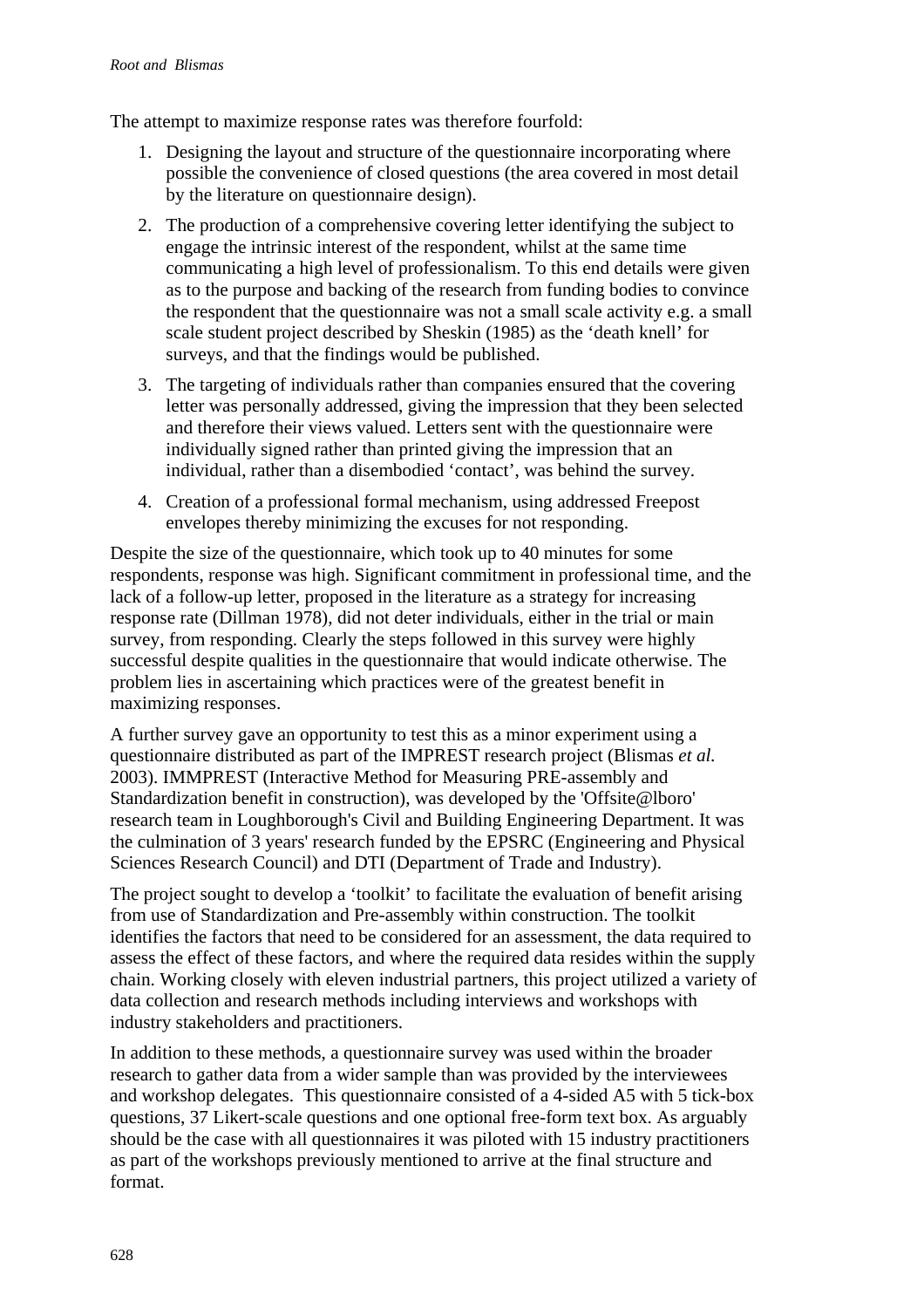A total of 289 questionnaires were mailed (postal) in December 2002 to a sample list drawn from a variety of sources:

- 1. The project mailing list (gathered from the IMMPREST Newsletter and e-mail database
- 2. A mailing list drawn form the membership of the Lean Construction Network (http://www.leancon-net.com)
- 3. Delegate list from 'The Way Forward for Off-Site Construction' (M4I), Motorcycle Museum, Birmingham, 5-7 November 2002

This resulted in 73 replies (of which 68 were usable) representing a response rate of 25%, a disappointingly low participation rate compare norm expected from a postal questionnaire (Dillman 1978). It is even more disappointing when set against the nature of the sample approached. The targeted sample included those who were either already involved in the IMMPREST research, and so had an explicit interest in that project. Others were active in other initiatives such as M4I and the Lean Construction Network, and so were drawn from that strata of the industry who had an interest in standardization and pre-assembly alongside other innovative working practices and industry initiatives, all reflecting conditions that the literature would lead to expect a response rate above the norm. Viewed within the context, the results could be said to be to be extremely poor compared to the random practitioners responding to the VSM.

However, as has already been describes, there was already a question over the applicability of survey practice within the construction sector and in response to these concerns, the questionnaire was used as an opportunity to test out practices surrounding response rates. The question of providing postage was one that was discussed at lengths on the basis that practitioners within a commercial environment would not typically open their own mail, and would be unaffected by the presence of a freepost/stamped addressed envelope whilst this would be an issue to individuals (who it might be inferred had to put their own hands in their pockets).

To this end the 289 contacts were arranged in alphabetical order by surname, with each alternate name starting from the first being provided with a stamped self addressed envelope (SSAE), while the rest were only given an unstamped self addressed envelope (SAE). The alternate method was used to mitigate any biases that may arise from any other selection methods, bearing mind that three different databases were used which might have introduced a skewed responses. Each questionnaire was clearly numbered so that its SSAE status could be tracked.

Interestingly, and contrary to the argument, 45 'stamped' questionnaires and only 23 'non-stamped' respondents replied. This difference of 100% over the unstamped response rate seemed to indicate that it was a significant factor even though some stamped questionnaires were not returned in the original envelopes. As was the case with the VSM questionnaire, pre-paid envelopes would still receive company franks.

This would suggest that much of the issue surrounding the pre-paid envelope issue was symbolic. It was not so much the cost of the stamp, or an envelope if that had too been omitted, but an indicator of good faith and consideration by the surveying party towards the respondent stating in effect 'we wish to minimize any inconvenience and cost to you as much as possible'.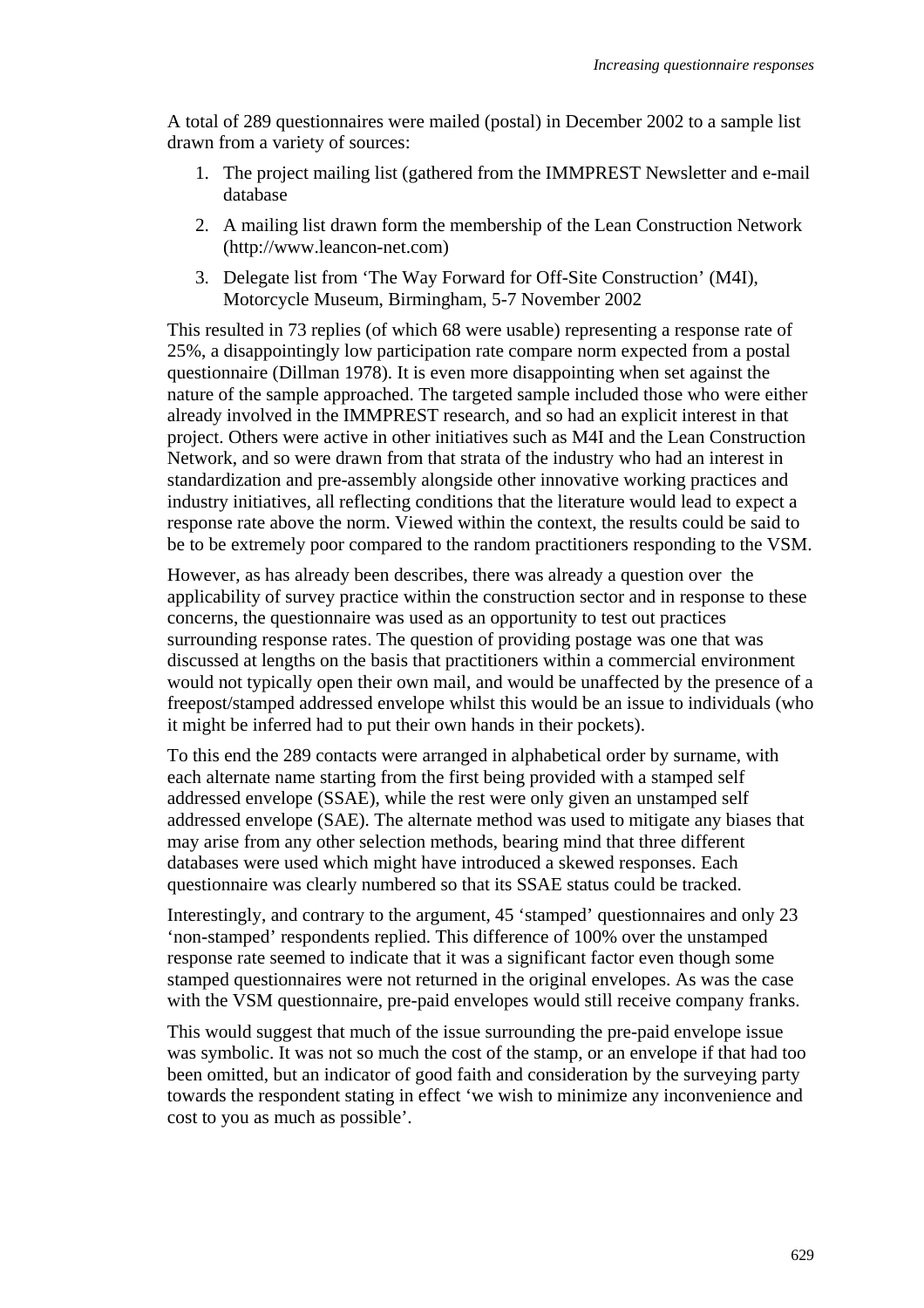## **CONCLUSION**

Evidence presented above suggests that the onus rests on the researcher to send the appropriate signals to potential respondents that thought has been given to their circumstances, for example that they need to empathize and understand the circumstance of when questionnaires are to be completed. A number of options then start to emerge, should respondents be targeted at home (this may well be necessary if you are asking questions where an individual is being approached rather than an agent of an organization.

In conclusion, the lessons, for maximizing questionnaire responses, drawn from the 2 cases can be grouped under the themes 'personal engagement' and 'process simplification'. Personal engagement highlights the need to engage respondents' interest through personalization of questionnaires. Steps such as named letters, individually signed are helpful. The key strategy to maximizing responses is therefore to minimize the perceived burden on individual interviewees. Postal questionnaires, and e-mail questionnaires as an emerging method, are different to telephone surveys or interview questionnaires, in that they provide no scope for dialogue and the use of social skills between the surveyor and the surveyed. Whereas the social skills or craft of the researcher (Turner 1988) can be used to improve response rates through entry into a dialogue in the latter, with the former, the questionnaire has to stand and fall on it's own merits as a research mechanism which can not adapt to circumstance.

The second lesson, process simplification, emphasizes the need for each step of the questionnaire process is analysed and understood, so that the respondent's circumstances are fully addressed. More specifically, the need is for the respondent's process of reply to be simplified as far as possible using simple steps such as the provision of SSAE.

The authors believe that researchers should provide more detail and insights of their research processes - what has worked and what has not - to allow the development of a body of knowledge and shared experiences that will specifically address the needs of the construction management research community.

## **REFERENCES**

Hague, P (1993) *Questionnaire Design*. London: Kogan Page.

- Babbie, E.R. (1973) *Survey Research Methods*. California: Wadsworth Publishing Company, Inc.
- Belson, W. (1982) *Design and Understanding of Survey Questions*. Aldershot: Gower Press.
- Blismas, N.G., Pasquire, C.L., Gibb, A.G.F. and Aldridge, G.B. (2003*) IMMPREST Interactice Method for Measuring Pre-assembly and Standardization benefit in construction*. (CD format) Loughborough University Enterprises Limited, Loughborough University, UK, ISBN 0 947974 13 X.
- DfEE (1999) *Conduction Childcare Audits; a good practice guide for early years development and childcare partnerships*. Good Practice for EYDC Partnerships 3. **DfEE**
- Dillman, D.A. (1978*) Mail and Telephone Surveys: The Total Design Method*. New York: Wiley-Interscience
- Lavrakas, P.J. (1987) *Telephone Survey methods: Sampling, Selection and Supervision*. Applied Social Research Methods Series Vol. 7.Claifornia: Sage Publications